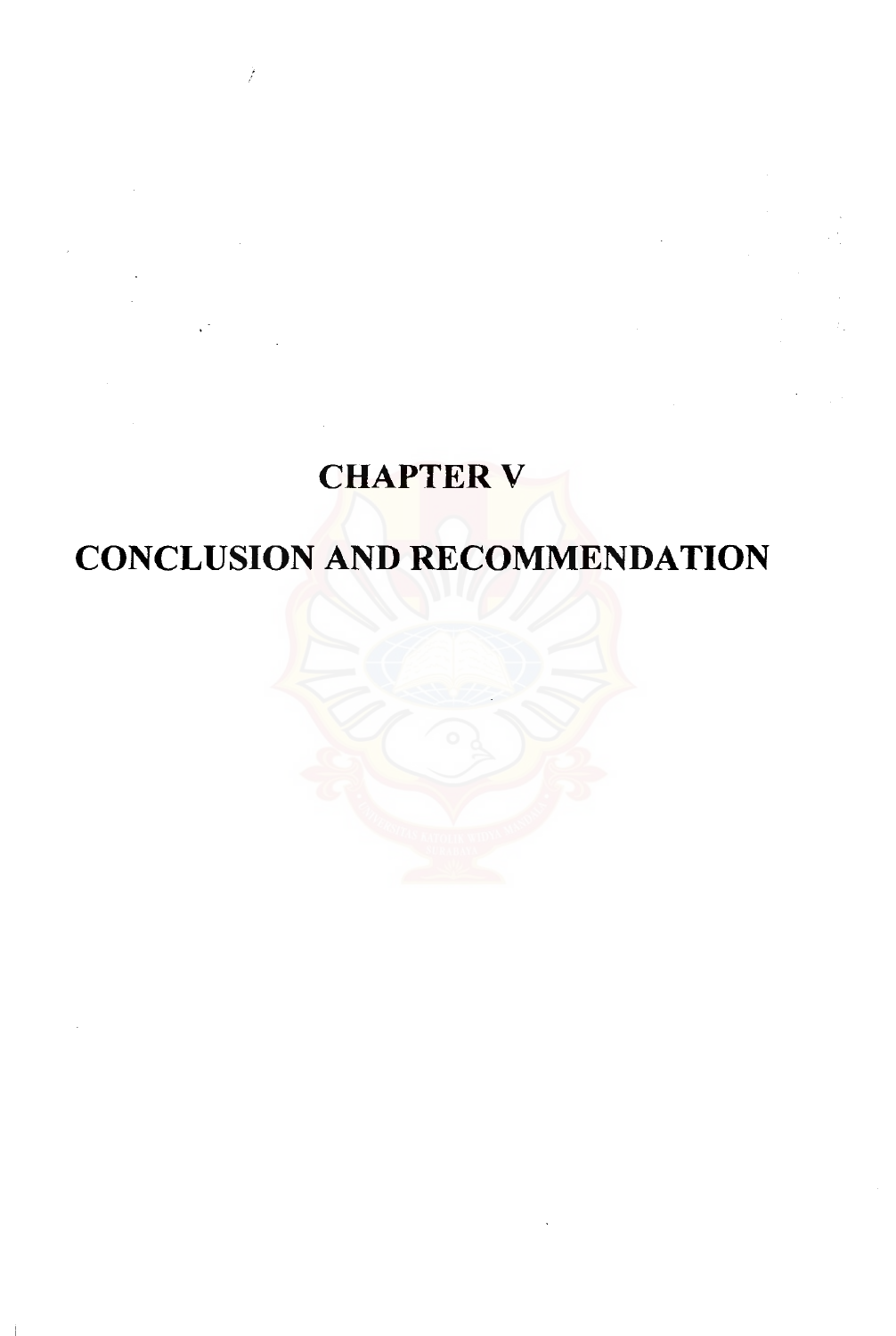## CHAPTER V

## **CONCLUSION AND RECOMMENDATION**

#### **V.I Conclusion**

lackfruit peel is suitable for activated carbon production using phosphoric acid activation for activation temperature at 450 and 550 °C. Surface area for adsorption  $(S_{BET})$  of the activated carbons activated at 450 and 550 °C ranging from  $\pm$ 900–1300 m<sup>2</sup>/g. Activation temperature 350 °C has not given pore development yet.  $N_2$  adsorption isotherm and pore size distribution revealed that increasing impregnation ratio from I to 4 and activation temperature from 350, 450, and 550°C gives more pore development to jackfruit peel. SEM images of the activated carbons showed more cavities of surface morphology of activated carbons as activation temperature increases while XRD patterns depicted that the activated carbons have graphite structure with typical of activated carbon.

Boehm titration, pH drift, and FTIR analyses show that activated carbons from jackfruit peel waste activated with phosphoric acid are rich in acidic surface functional groups.  $pH_{PZC}$  values of activated carbons are ranging from  $1.9 - 2.0$ . Boehm titration result, confirmed by FTIR spectra, showed decreasing tendency of carboxylic and other acid group as activation temperature increases in the range of 350 °C - 550 °C. The acidic functional groups decreased after impregnation ratio I to 2, and with higher impregnation ratio from 2 to 3 and then 4, activated carbons tend to have slightly higher acidic groups.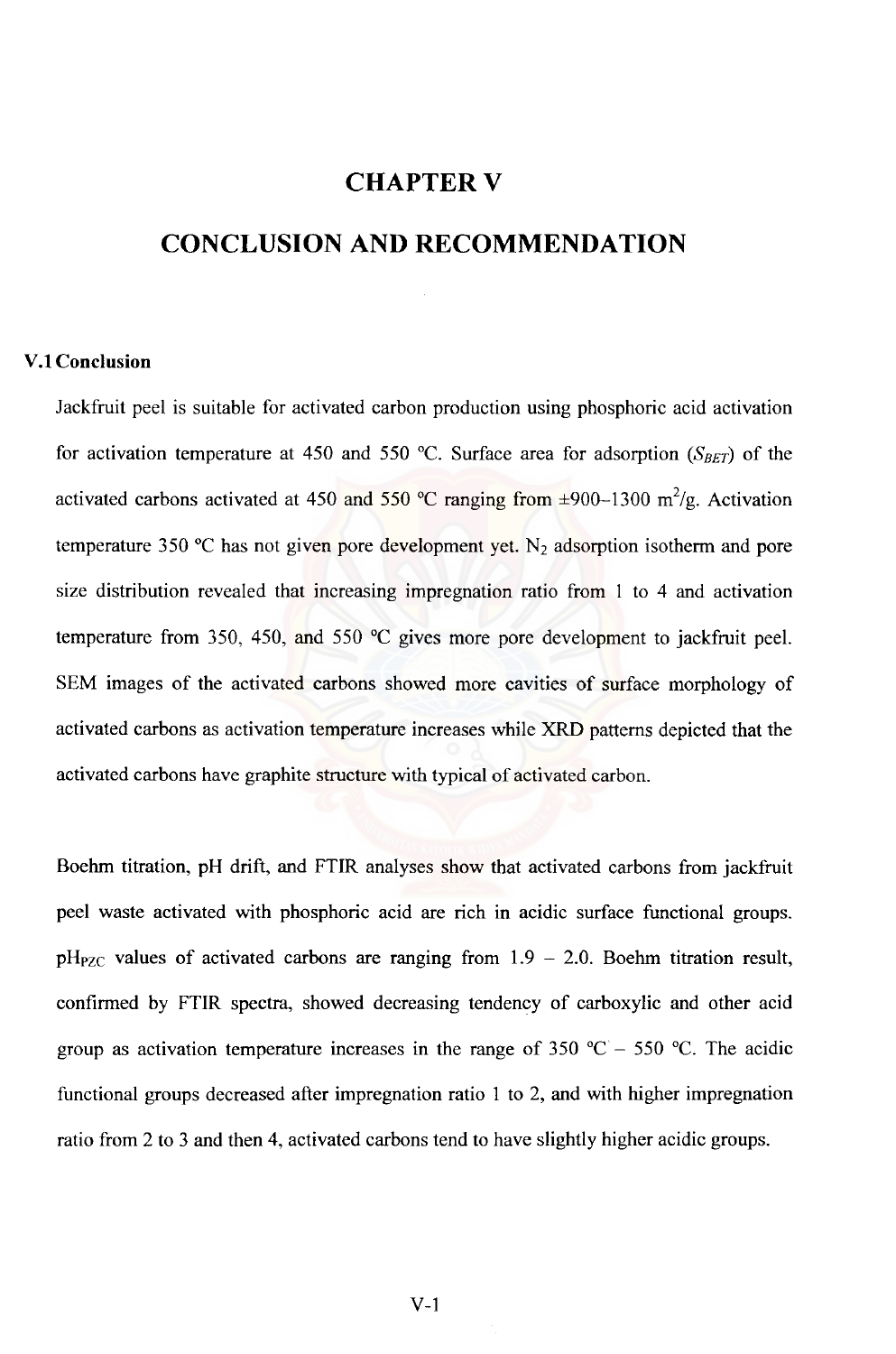l' "

Jackfruit peel activated carbon was suitable on Methylene Blue adsorption. It was found that the jackfruit peel activated carbon with IR 4 and HIT 550°C had the highest removal capacity. IR[4]T[550] had a  $pH_{PZC}$  of 1.9 and was suitable for adsorption of Methylene Blue. With the highest initial pH solution (10.0) observed in this study, the activated carbon had enhancement both in kinetic and isotherm adsorption properties.

#### V.2 **Recommendation**

Recommendation for further experiment is as follows:

- Research of different alternatives of agricultural waste as precursor besides jackfruit peel is recommended.
- For jackfruit peel as precursor and phosphoric acid as activating agent, higher ratio of impregnation could be investigated in preparation of activated carbon. Wider range of activation temperature is also suggested. It seems that for jackfruit peel as precursor the optimum impregnation ratio and activation temperature may be different than usual optimum value given by literature. This was due to N*z* adsorption study which revealed that the highest value of those design variables still gave highest pore development.
- Further information about pore development progress of jackfruit peel could be carried out by means of analysis such as Thermogravimetric Analysis (TGA).
- For further identification, other methods of surface chemistry characterization such as X-Ray Photoelectron Spectroscopy (XPS) and Temperature Programmed Desorption (TPD) could be used.
- Another kind of adsorbate could be used to evaluate the activated carbon. Comparison of adsorption of two adsorbates, as example cationic dye and anionic dye, is also suggested.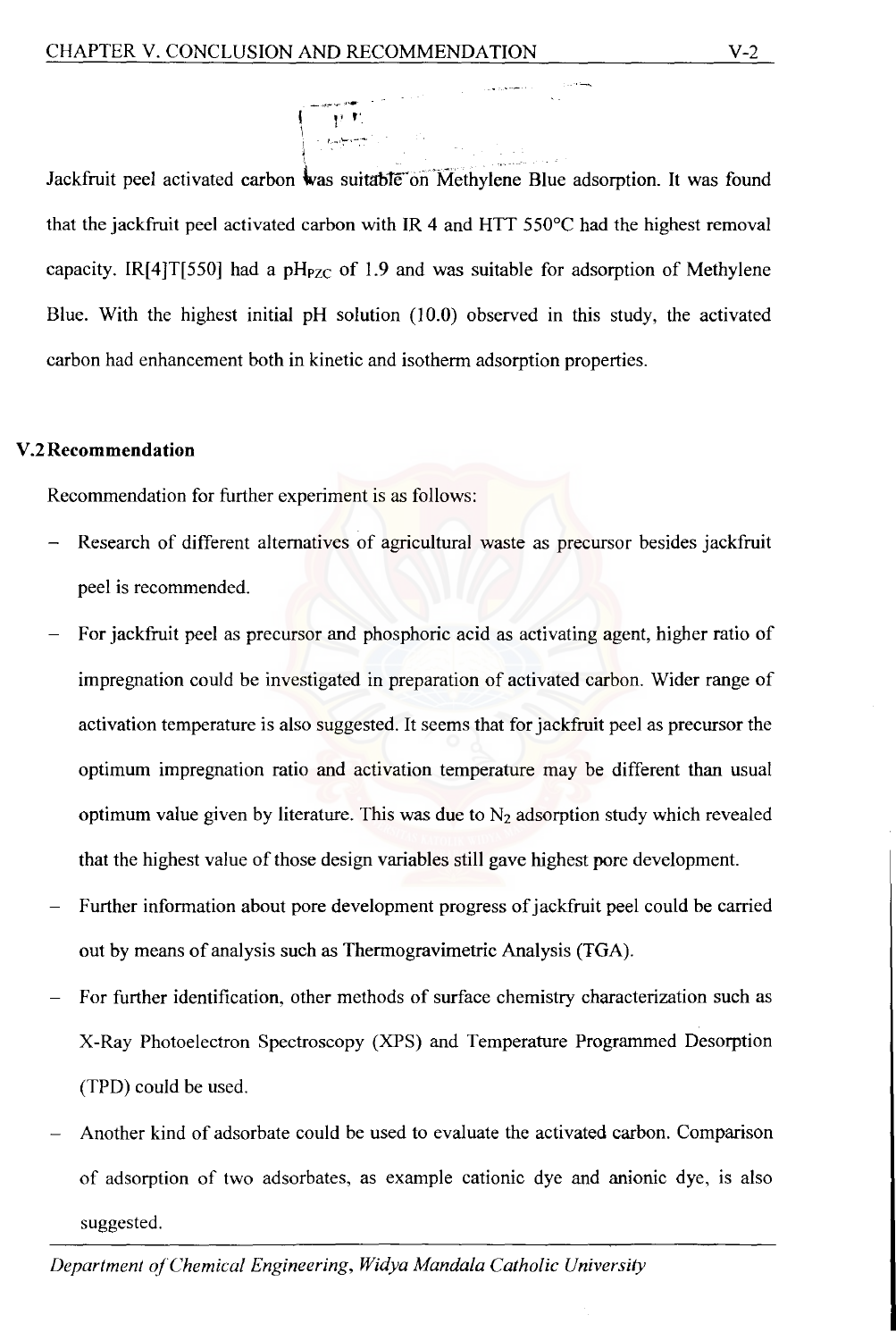# **REFERENCES**

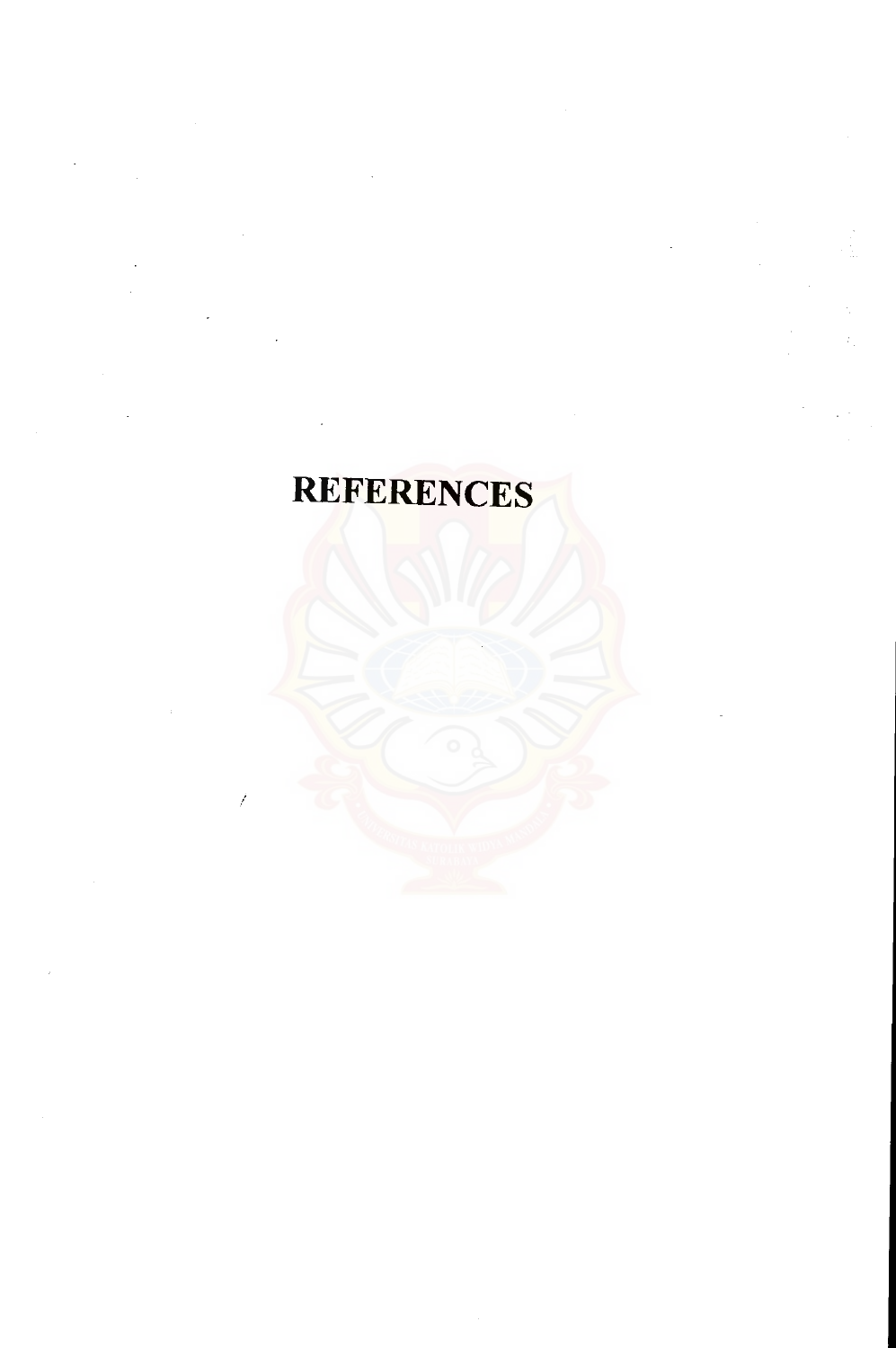### **REFERENCES**

- [1] Do, D. D., 1998, *Adsorption Analysis: Equilibria and Kinetics,* pp. 2-6. Imperial College Press, London.
- [2] Hu, Z. and Srinivasan, M.P., 1999, *Preparation of high-surface-area activated carbons from coconut shell, Microporous and Mesoporous Materials 27, 11-18*
- [3] Stavropoulos, G.G., Zabaniotou, A.A., 2005, *Production and characterization of*  activated carbons from olive-seed waste residue, Microporous and Mesoporous Materials, 83, 79-85
- [4] Mozammel, H.M., Masahiro, O., Bhattacharya SC, 2002, Activated charcoal from *coconut shell using ZnCl<sub>2</sub> activation, Biomass and Bioenergy 22, 397-400*
- [5] Badan Pusat Statistik, 2006, *Selected Indicators Social-Economic of Indonesia,* p. 24, Directorate of Statistical Dissemination, Indonesia
- [6] Inbaraj, B.S., and Sulochana, N., 2003, *Carbonisedjackfruit peel as an adsorbent for the removal of Cd(II) from aqueous solution, Bioresource Technology 94, 49-52*
- [7] Hu, Z., Srinivasan, M.P., Ni, Y., 2001, *Novel activation process for preparing highly microporous and mesoporous activated carbons,* Carbon 39,877-886
- [8] Sudaryanto, Y., Hartono, S.B., Irawaty, W., Hindarso, H., Ismadji, S., 2006, *High surface area activated carbon prepared .from cassava peel by chemical activation.,* Bioresource Technology 97, 734-739
- [9] Ahmadpour, A. and Do, D.D., 1996, *The preparation of active carbons from coal by chemical and physical activation.* Carbon 34, 471-479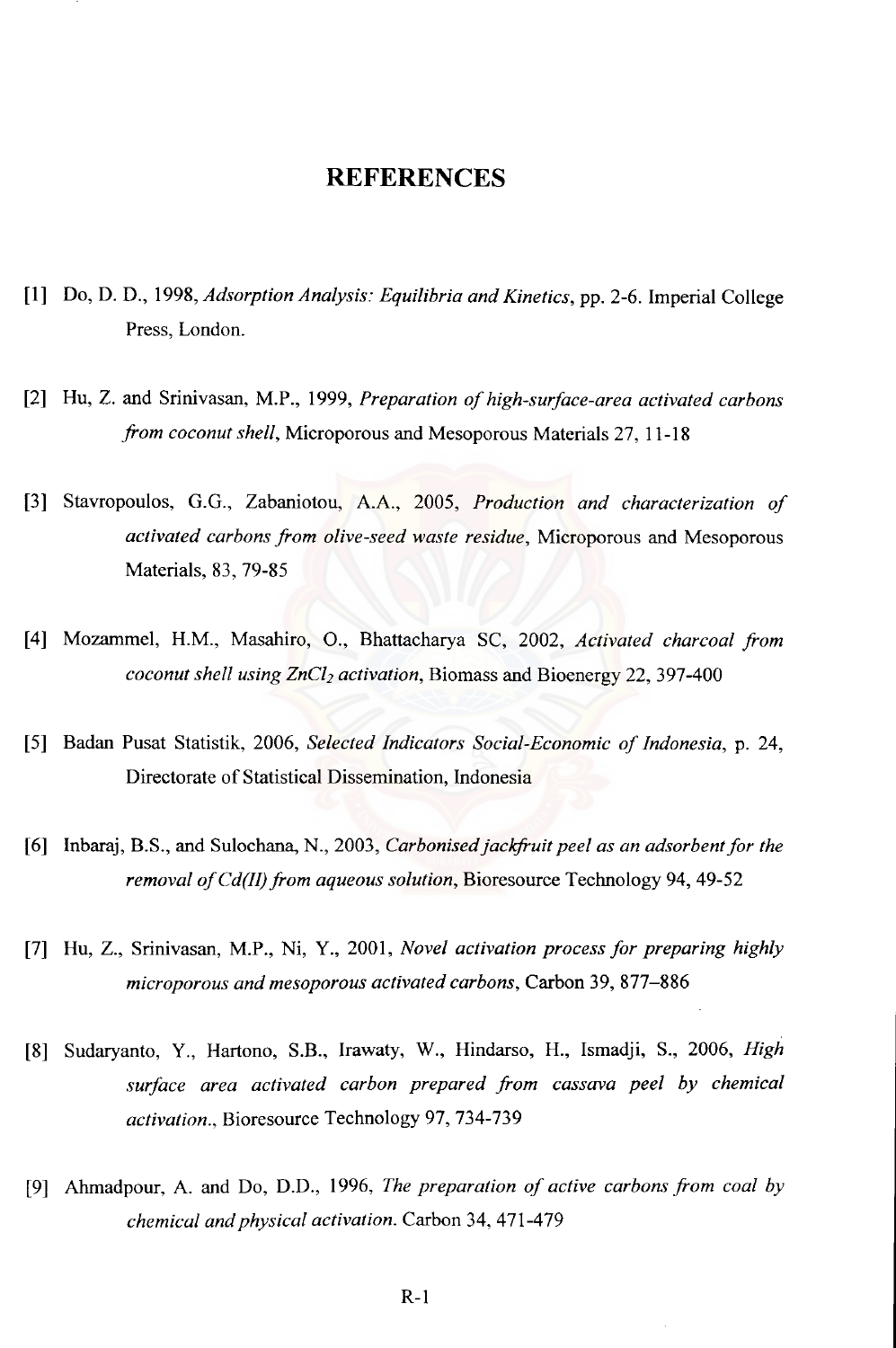- [10] Ahmadpour, A. and Do, D.D., 1997, *The preparation of activated carbon from macadamia nutshell by chemical activation,* Carbon 35, 1723-1732
- [II] Wibowo, N., Setiyadhi, L., Wibowo, D., Setiawan, J., Ismadji, S., 2007, *Adsorption of benzene and toluene from aqueous solutions onto activated carbon and its acid and heat treated forms: Influence of surface chemistry on adsorption,* Journal of Hazardous Material, Article in Press
- [12] El Qada, E.N., Allen, S.J., Walker, G.M., 2006, *Adsorption of Methylene Blue onto activated carbon produced from activated bituminous coal: A study of equilibrium adsorption isotherm,* Chemical Engineering Journal, 124, 103-110
- [13] Han, R., Zou, W., Yu, W., Cheng, S., Wang, Y., Shi, J., 2006, *Biosorption of methylene blue from aqueous solution by fallen phoenix tree's leaves,* Journal of Hazardous Materials 141, 156-162
- [14] Sekar, M., Sakthi, V., Rengaraj, S., 2004, *Kinetics and Equilibrium Adsorption Study of*  Lead (II) onto Activated Carbon Prepared from Coconut Shell, Journal of Colloid and Interface Science279, 307 - 313
- [15] IPTEKnet, 2005, *Teknologi Budaya Tanaman Pangan: Nangka Kunir,* III http://www.iptek.net.id/ind/teknologi pangan/index.php?id=120 (Oktober 2006)
- [16] Maron, S. H. and Lando, J. B., 1974, *Fundamentals of Physical Chemistry,* p. 753-755, MacMillan Publishing Co Inc., New York
- [17] Smith, J.M., 1981, *Chemical Engineering Kinetics 3'd edition,* p. 311-324, Mc-Graw Hill, Singapore
- [18] El-Sheikh, A.H., Newman, A.P., Al-Daffaee, H.K., Phull, S., Cresswell, N., 2004, *Characterization of activated carbon prepared from a single cultivar of*

*Department of Chemical Engineering, Widya Mandala Catholic University*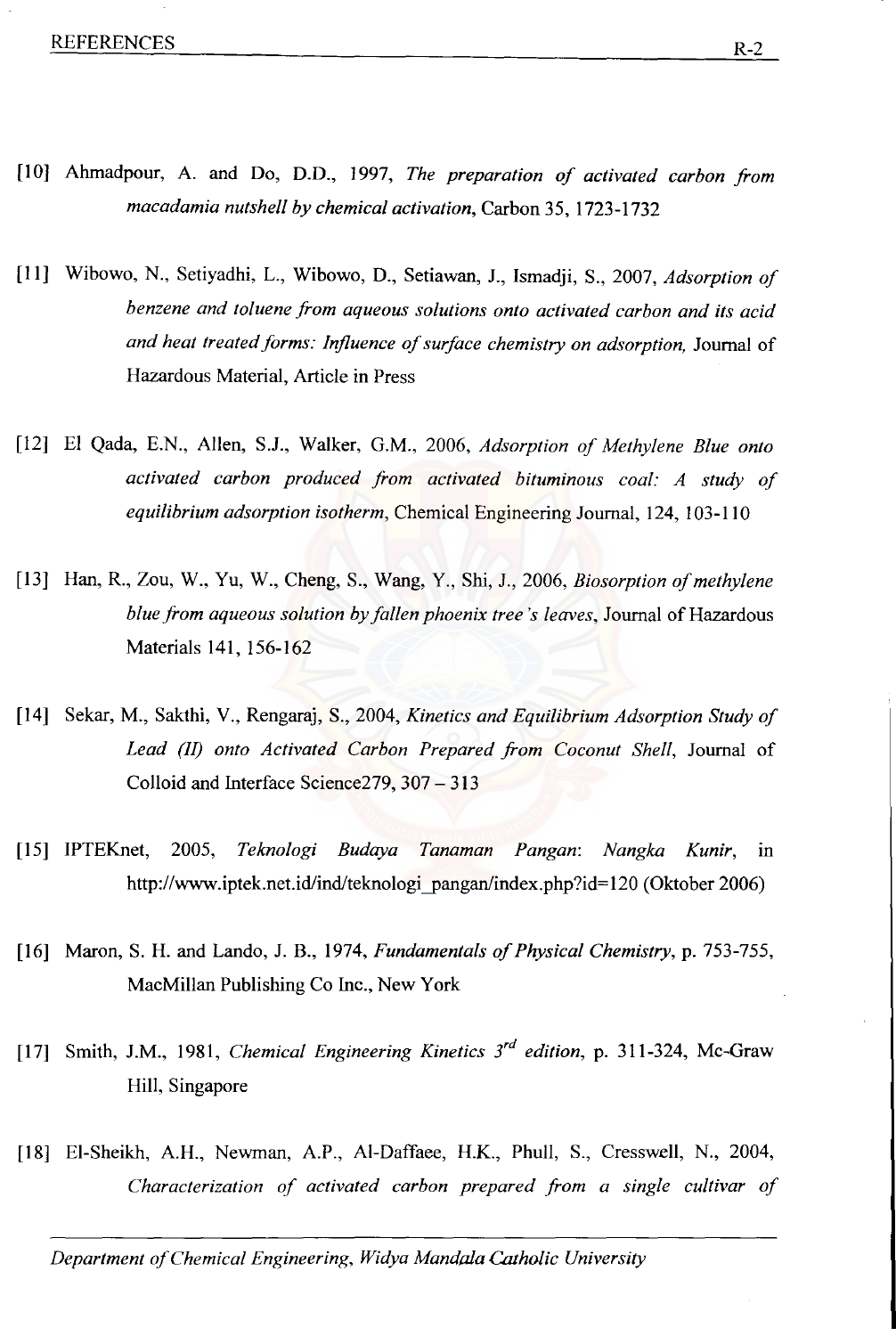*Jordanian Olive stones by chemical and physicochemical techniques,* J. Anal. Appl. Pyrolysis 71,151-164

- [19] Roy, G.M., 1995, *Activated Carbon Applications in the Food and Pharmaceutical Industries,* p. 1-14, Technomic Publishing co, Inc., Lancaster
- [20] McCabe, W.L. et ai, 2001, *Unit Operations of Chemical Engineering 6th edition,* p. 506, 816-821, Mc-Graw Hill, Singapore
- [21] Tchobanoglous, G., 1991, *Wastewater Engineering: Treatment, Disposal, and Reuse, Third Edition,* Mc-Graw Hill, Inc., New York
- [22] Ismadji S., Sudaryanto, Y, Hartono, S.B., Setiawan, L.EX., Ayucitra, A., 2005, *Activated carbon from char obtained from vacuum pyrolysis of teak sawdust: pore structure development and characterization,* Bioresource Technology 96, 1364-1369
- [23] Gómez-Serrano, V., Cuerda-Correa, E.M., Fernández-Gonzáles, M.C., Alexandre-Franco, M.F., Macias-Garcia, A., 2005, *Preparation of activated carbons from chestnut wood by phosphoric acid-chemical activation. Study of microporosity andfractal dimension,* Materials Letters 59,846-853
- [24] Tseng, R.L. and Tseng, S.K., 2005, *Pore structure and adsorption performance of the KOH-activated carbons prepared from corncob,* Journal of Colloid and Interface Science 287, 428-437
- [25] Wu, F.C., Tseng, R.L., Hu, C.c., 2005, *Comparisons of pore properties and adsorption performance of KOH-activated and steam-activated carbons,* Microporous and Mesoporous Materials, 80, 95-106
- [26] Rodriguez-Reinoso, F., 1998, *The role of carbon materials in heterogeneous catalysts,*  Carbon, 36, 159-175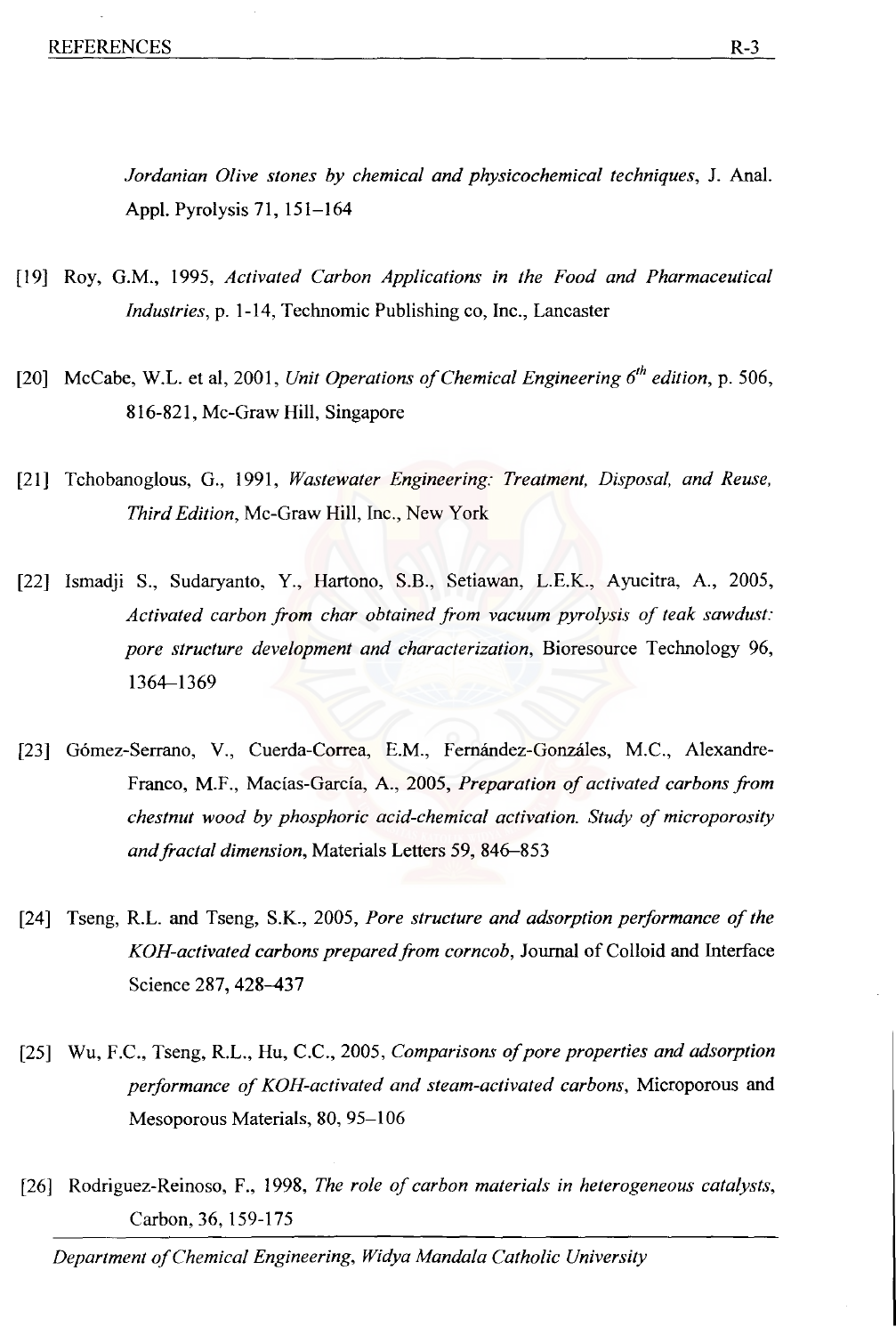- [27] Molina-Sabio, M. and Rodriguez-Reinoso, F., 2004, *Role of chemical activation in the development of carbon porosity,* Colloids and Surfaces A: Physicochem. Eng. Aspect, 241 (1-3), 15-25 sp
- [28] Srinivasakannan, C., and Bakar, M.Z.A., 2004, *Production of activated carbon from rubber wood sawdust,* Biomass and Bioenergy, 27, 89-96
- [29] Vernersson, T., Bonelli, P.R., Cerrella, E.G., Cukierrnan, A.L., 2001, *Arundo donax cane as a precursor for activated carbons preparation by phosphoric acid activation,*  Bioresource Technology 83, 95-104
- [30] Bandosz T.J, Briggs M, Gubbins K.E., Kaneko K, Thomson K. Molecular models of porous carbons, 2003, In Chemistry and Physics of Carbon, Radovic L, ed. Marcel Dekker, New York, 98-103
- [31] Kadirvelu, K. and Namasivayam, C., 2002, *Activated carbon from coconut coirpith as metal adsorbent: adsorption of Cd (II) from aqueous solution,* Advances in Enviromental Research 7, 471-478
- [32] Chandra, T.C., Mirna, M.M, Sudaryanto, Y., Ismadji, S., 2006, *Adsorption of basic dye onto activated carbon prepared from durian shell: Studies of adsorption equilibrium and kinetics.* Chemical Engineering Journal 127, 121-129
- [33] Baquero, M.C., Giraldo, L., Moreno, J.C., Suárez-García, F., Martínez-Alonso, A., Tasc6n, J.M.D., 2003, *Activated carbons by pyrolysis of coffee bean husks in presence of phosphoric acid,* Journal of Analytical and Applied Pyrolysis 70, 779-784
- [34] Han, R., Wang, Y., Yu, W., Zou, W., Shi, J., Liu, H., 2006, *Biosorption of methylene blue from aqueous solution by rice husk in a fixed-bed column,* Journal of Hazardous Materials 141, 713-718

*Department of Chemical Engineering, Widya Mandala Catholic University*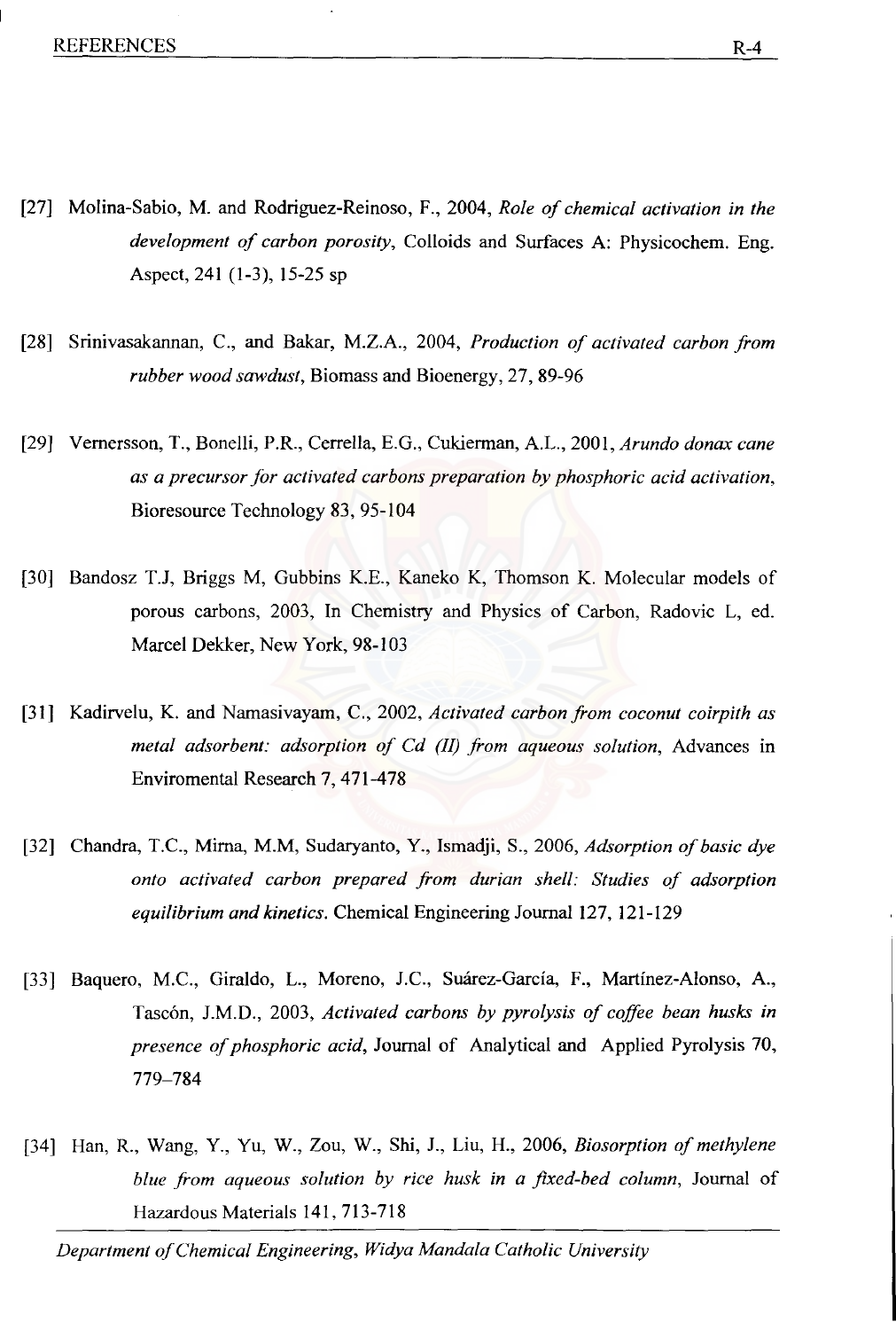- [35] El-Sayed, Y. and Bandosz, T.J., 2004, *Adsorption of valerie acid.from aqueous solution onto activated carbons: role of surface basic sites,* Journal of Colloid and Interface Science 273, 64-72
- [36] Figueiredo, J.L., Pereira, M.F.R., Freitas, M.M.A., Orrao, 1.1.M., 1999, *Modification of the surface chemistry of activated carbon,* Carbon 39, 1379-1389
- [37] Diao, Y., Walawender, W.P., Fan, L.T., 2002, Activated carbons prepared from *phosphoric acid activation of grain sorghum,* Bioresource Technology 81, 45-52
- [38] Puziy, A.M., Poddubnaya, O.I., Martínez-Alonso, A., Suárez-García, F., Tascón, J.M.D., *2005, Surface chemistry of phosphorus-containing carbons of lignocellulosic origin,* Carbon 43, 2857-2868
- [39] Guo, Y. and Rockstraw, D.A., 2006, *Physical and chemical properties of carbons synthesized.from xylan, cellulose, and Kraft lignin by H3P04 activation,* Carbon, 44,1464-1475
- [40] Rodriguez-Reinoso, F. and Molina-Sabio, M., 1992, *Activated carbons .from lignocellulosic materials by chemical and/or physical activation: an overview,*  Carbon, 30, 1111-1118
- [41] Teng, H., Yeh, T.S., Hsu, L.H., 1998, *Preparation of activated carbon from bituminous coal with phosphoric acid activation,* Carbon, 36, 1387-1395
- [42] Jagtoyen, M., Derbyshire, F., 1998, *Activated carbons from yellow poplar and white oak by H3P04 activation,* Carbon, 36,1085-1097
- [43] Timur, S., Kantarli, I.C., Ikizoglu, E., Yanik, J., 2006, *Preparation of activated carbons .from oreganum stalks by chemical activation,* Energy and Fuels, 20, 2636-2641

**Department of Chemical Engineering, Widya Mandala Catholic University**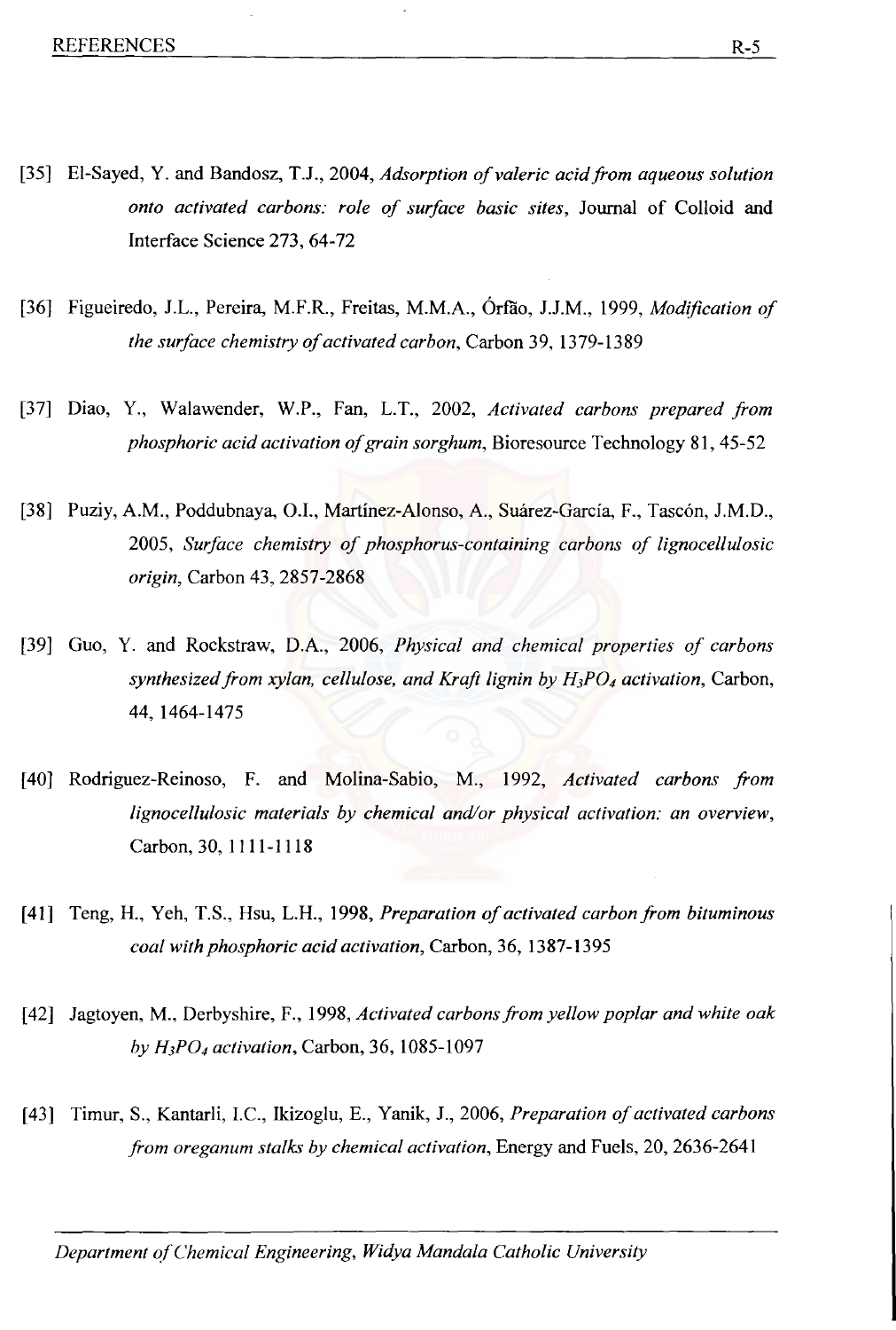- [44] Hsu, L.Y., Teng, H., 2000, *Influence of different chemical reagents on the preparation of activated carbons from bituminous coal,* Fuel Processing Technology, 64, 155- 166
- [45] Laine, J., Calafat, A., Labady, M., 1989, *Preparation and characterization of activated carbons from coconut shell impregnated with phosphoric acid,* Carbon, 27, 191- 195
- [46] Ismadji, S. and Bhatia, S.K., 2001, *Characterization of Activated Carbons Using Liquid Phase Adsorption,* Carbon, 39,1237-1250
- [47] Yang, T. and Lua, A.C., 2006, *Textural and chemical properties of zinc chloride activated carbons prepared from pistachio-nut shells,* Material Chemistry and Physics, 100, 438-444
- [48] Yang, R.T., 2003, *Adsorbent: Fundamentals and Applications,* pp. 86-89, John Wiley & sons Inc., New Jersey, USA
- [49] Boonamnuavitaya, Y., Sae-ung, S., Tanthapanichakoon, W., 2003, *Preparation of activated carbons from coffee residue for the adsorption of formaldehyde,*  Separation and Purification Technology 42, 159-168
- [50] Puziy, A.M., Poddubnaya, O.I., Martínez-Alonso, A., Suárez-García, F., Tascón, J.M.D., *2002, Synthetic carbons activated with phosphoric acid I Surface chemistry and ion binding properties,* Carbon 40,1493-1505
- [51] Chingombe, P., Saha, B., Wakeman, R.J., 2005, *Surface modification and characterisation of a coal-based activated carbon,* Carbon 43,3132-3143
- [52] Tor, A., Cengeloglu, Y., 2006, *Removal of congo red from aqueous solution by adsorption onto acid activated red mud,* Journal of Hazardous Materials B138, 409-415